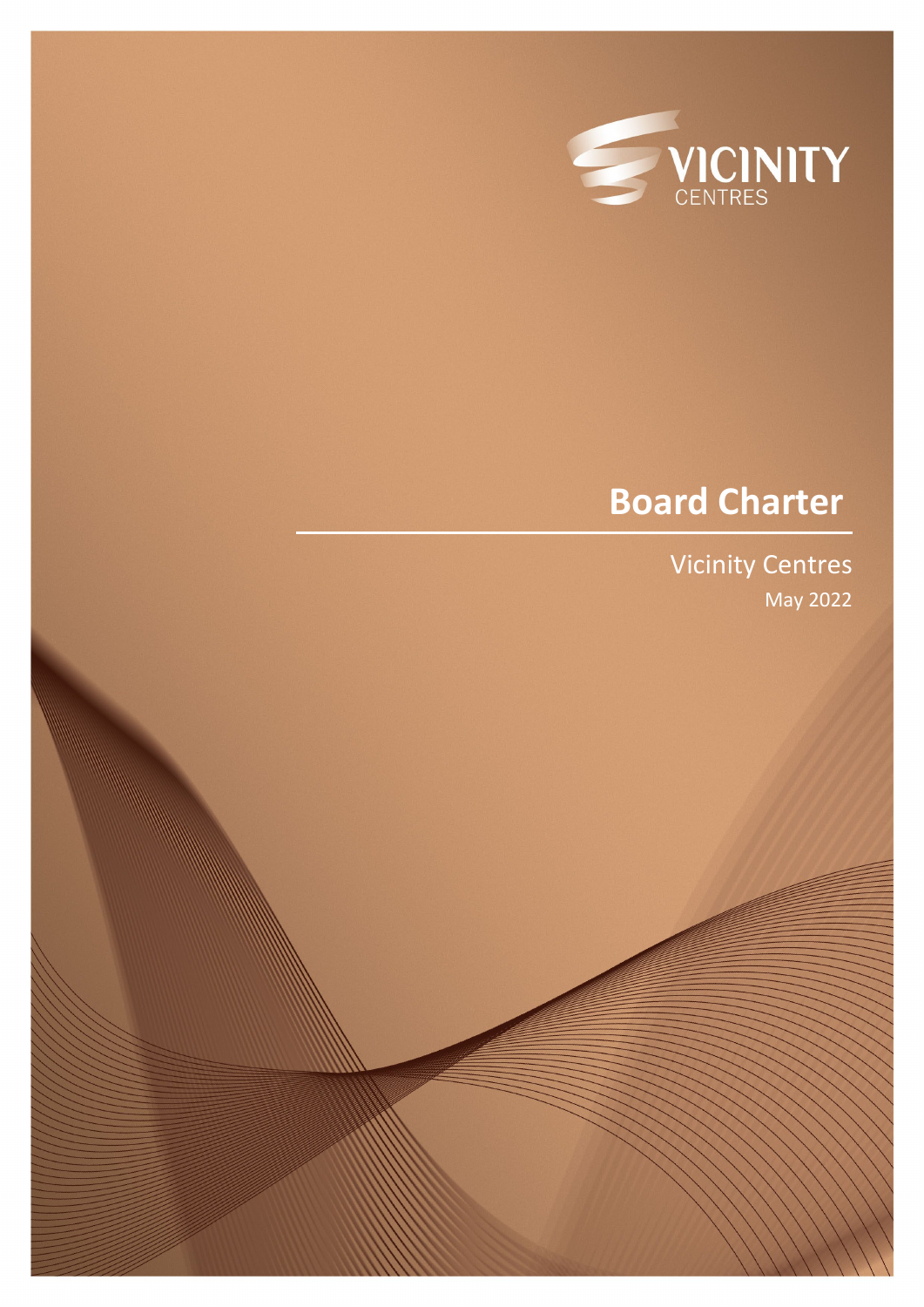## **Board Charter**

## **1. Role of the Board**

1.1 The role of the Board is to demonstrate leadership, provide strategic direction and oversee the effective management and performance of Vicinity. In performing its role, the Board is accountable to Vicinity's securityholders and will have regard as appropriate to the interests of all of Vicinity's stakeholders.

## **2. Key responsibilities**

The key responsibilities of the Board include:

#### **Strategy**

- 2.1 Setting Vicinity's strategy, purpose and vision, and overseeing management in its implementation of strategic objectives.
- 2.2 Approving and monitoring major business initiatives in excess of management's delegated authority thresholds (including major capital expenditure and capital management initiatives, acquisitions and divestments).

#### **Governance, values and culture**

- 2.3 Monitoring the effectiveness of Vicinity's corporate governance practices and approving key enterprise policies.
- 2.4 Monitoring the performance of management and, whenever required, challenging management and holding it to account.
- 2.5 Ensuring that an appropriate framework exists for relevant information to be reported by management to the Board.
- 2.6 Demonstrating leadership and setting the tone from the top, including approving Vicinity's values and code of conduct to underpin the desired culture.
- 2.7 Overseeing the process for making timely and balanced disclosure of material information concerning Vicinity to securityholders that a reasonable person would expect to have a material effect on the price or value of Vicinity's securities.

#### **Risk**

- 2.8 Setting Vicinity's risk appetite and approving the risk appetite statement.
- 2.9 Monitoring the effectiveness of the risk management framework (for both financial and non-financial risks) and whether Vicinity is operating with due regard to the risk appetite set by the Board.

#### **Sustainability**

- 2.10 Overseeing the social, ethical and environmental impact of Vicinity's activities.
- 2.11 Approving Vicinity's Sustainability Report and Modern Slavery Statement.

#### **Financial**

- 2.12 Approving Vicinity's full year and half year financial reports and associated results releases.
- 2.13 Monitoring processes designed to ensure the integrity of financial and other corporate reporting.
- 2.14 Overseeing tax and capital management strategies.
- 2.15 Approving the appointment and removal of the external auditor.
- 2.16 Approving the annual budget.
- 2.17 Approving the distribution policy and determining distributions to securityholders.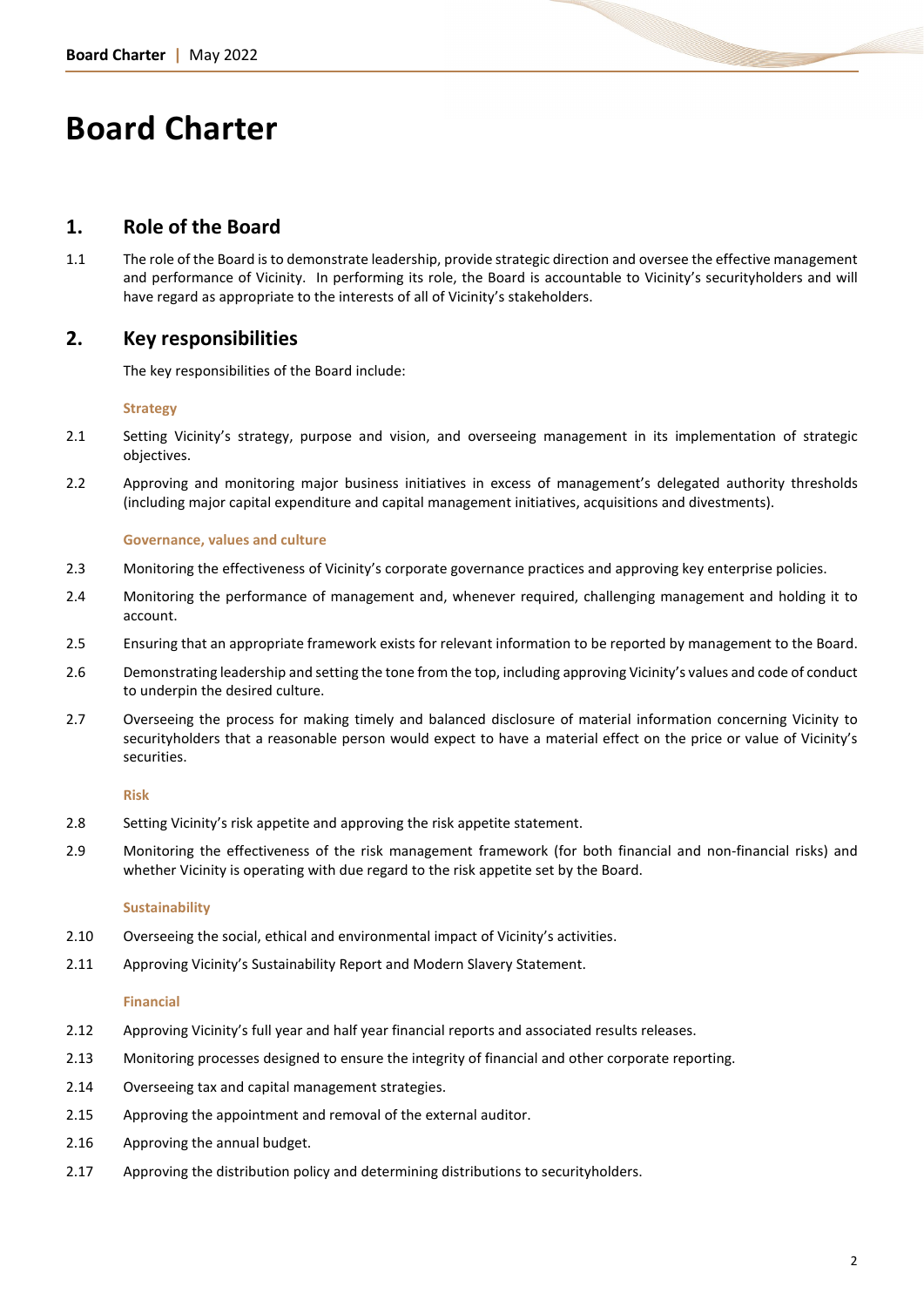#### **People and remuneration**

- 2.18 Approving the remuneration framework and policies and ensuring that they are aligned to Vicinity's purpose, values, strategic objectives and risk appetite.
- 2.19 Appointing, removing and planning the succession of the Chief Executive Officer and Managing Director (**CEO**).
- 2.20 Reviewing the CEO's performance and determining all aspects of the CEO's remuneration arrangements.
- 2.21 Approving the appointment or removal of the Company Secretary.
- 2.22 Approving and assessing the measurable objectives for achieving diversity at Vicinity.

#### **Other**

2.23 Performing other functions prescribed by governing constitutions, the law and regulations.

## **3. Board structure**

#### **Composition**

- 3.1 It is intended that all Directors of the Company are also Directors of the Responsible Entity and VFRE subject to the provisions of relevant constitutions and trust deeds.
- 3.2 A majority of the Directors will be Independent Non-executive Directors.
- 3.3 Collectively, Board members will have a broad range of skills and perspectives required for the Board to competently discharge its duties and periodically the Board will review its composition.

#### **Appointment**

- 3.4 The Board has appropriate processes in place regarding the selection, appointment and induction of new Directors. Directors are engaged through letters of appointment setting out Vicinity's expectations for Directors and the terms of appointment.
- 3.5 The Board will provide securityholders with material information in its possession relevant to the election or reelection of a Director.

#### **Independence**

- 3.6 The independence of each Non-executive Director will be assessed by the Board prior to appointment and then annually. In conducting these assessments, the Board considers the factors relevant to assessing the independence of a director set out in the ASX Recommendations.
- 3.7 If a Director becomes aware of any information which may affect that Director's independence, the Director must immediately disclose all relevant details in writing to the Chairman and Company Secretary. The Board will then consider whether the Director's independence status should be re-assessed.

## **4. Committees**

- 4.1 The Board has established Committees to support it in the discharge of its duties.
- 4.2 The standing Committees established by the Board are:
	- a. Audit Committee;
	- b. Risk and Compliance Committee;
	- c. Remuneration and Human Resources Committee; and
	- d. Nominations Committee.
- 4.3 The Board has approved charters for each of the above Committees setting out matters delegated to, and other responsibilities of, the Committees.
- 4.4 The Board appoints the Chairman and members of each Committee. All Directors are entitled to attend Committee meetings (in the case of the Nominations Committee, with Committee Chairman's consent) and receive Committee papers and meeting minutes.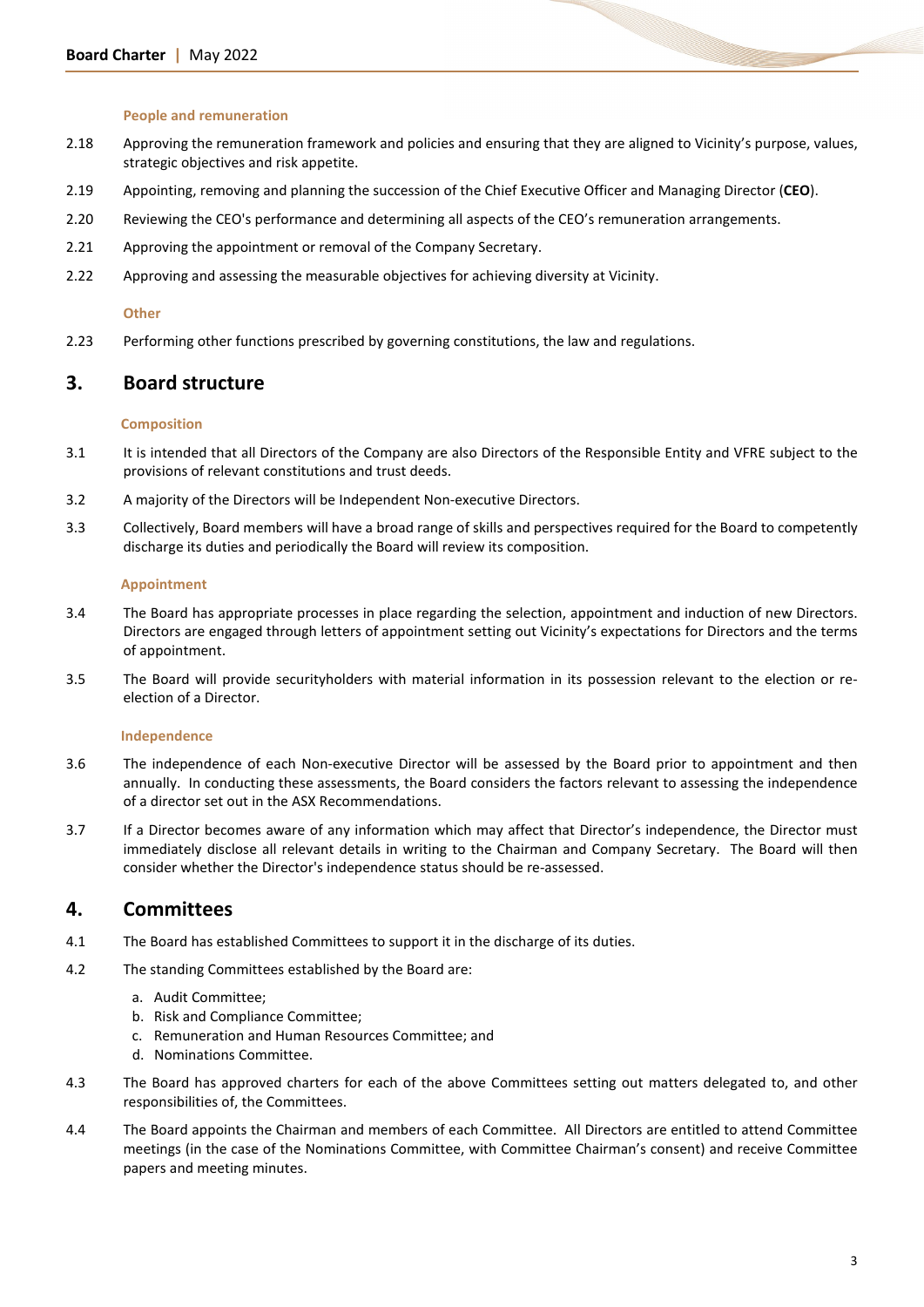- 4.5 If required, the Committee Chairmen will report to the Board on the Committees' deliberations at the next Board meeting following a meeting of the Committee. Any significant issues or material risks to Vicinity that a Committee becomes aware of will be notified to the Board as soon as practicable.
- 4.6 Directors may request information from members of a Committee at any time.
- 4.7 The Board may also establish ad hoc Committees on an 'as needs' basis to deal with specific matters. The powers delegated to ad hoc Committees are set out in Board resolutions and associated Committee charters.

## **5. Chairman**

- 5.1 The Board will appoint one of its members as Chairman.
- 5.2 The Chairman will be an Independent Non-executive Director and will not be the same person as the CEO.
- 5.3 The Chairman is responsible for:
	- a. leading the Board and ensuring that it functions effectively by:
		- i. setting the Board's agenda in consultation with the CEO and Company Secretary (including ensuring that adequate time is available for discussion on all agenda items, in particular strategic issues); and
		- ii. leading the Board's consideration of matters coming before it and facilitating open, frank and constructive discussions;
	- b. encouraging effective relations between Board members and between the Board and management;
	- c. maintaining an open and regular dialogue with the CEO;
	- d. facilitating the Board's evaluation of the performance of the CEO with input from the Remuneration and Human Resources Committee;
	- e. representing the Board to external stakeholders including securityholders; and
	- f. chairing the annual general meeting and any other meetings of Vicinity's securityholders.
- 5.4 The Board will develop and periodically evaluate the succession plan for the Chairman.

## **6. CEO and management**

- 6.1 The Board has approved delegations of authority that apply to the CEO and management. Subject to the reserved powers of the Board as set out in this charter and the delegations of authority, authority is delegated to the CEO to implement Vicinity's strategy and for the day-to-day management of Vicinity.
- 6.2 The CEO is accountable to the Board for the exercise of this authority and Vicinity's performance in implementing the strategy.
- 6.3 The CEO may sub-delegate authority to management subject to any limitations imposed by Board and Committee approved policies or the law.
- 6.4 The CEO must consult with the Chairman and the Board regarding matters which the CEO considers are of such a sensitive, extraordinary or strategic nature as to warrant the attention of the Board regardless of value.
- 6.5 The Board is reliant on management for the provision of accurate, timely and transparent information to enable the Board to perform its responsibilities.
- 6.6 Directors are entitled to access senior management to support the performance of their duties (within and outside of Board and Committee meetings).

### **7. Company Secretary**

- 7.1 The Company Secretary of the Company and the Responsible Entity will be the same person.
- 7.2 The Company Secretary is accountable to the Board, through the Chairman, for all matters to do with the proper functioning of the Board.
- 7.3 All Directors have access to the Company Secretary.